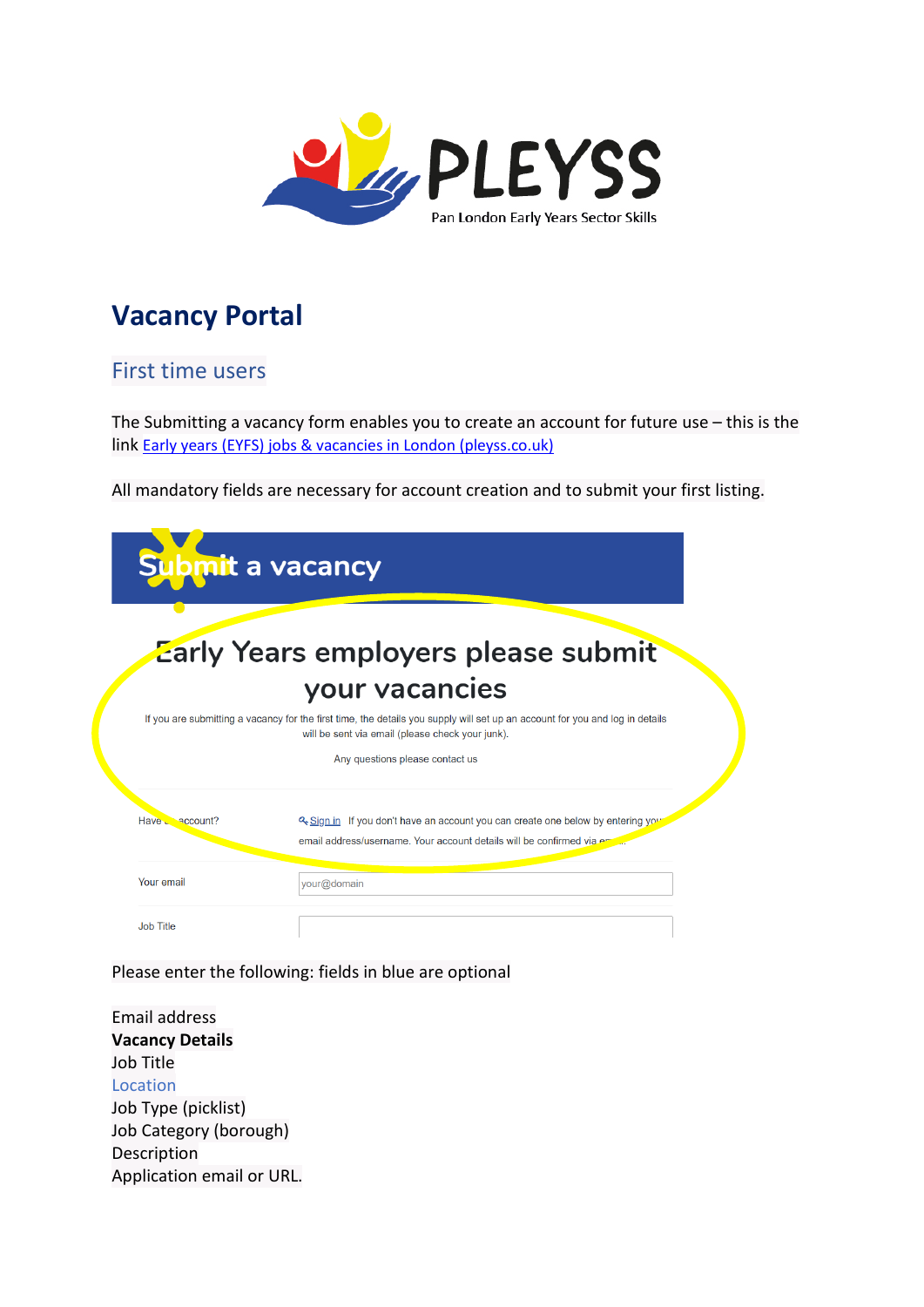| <b>Company Details</b>  |  |  |  |  |
|-------------------------|--|--|--|--|
| <b>Company Name</b>     |  |  |  |  |
| Website                 |  |  |  |  |
| <b>Tagline</b>          |  |  |  |  |
| Video                   |  |  |  |  |
| <b>Twitter Username</b> |  |  |  |  |
| Logo                    |  |  |  |  |

User can preview or save a draft of the vacancy (example below), edit it and Submit Vacancy for approval.

| <b>Preview</b>        |                                    | <b>Edit listing</b><br><b>Submit Listing</b> |
|-----------------------|------------------------------------|----------------------------------------------|
| <b>EYE Apprentice</b> |                                    |                                              |
| Full Time             | ● Anywhere ■ 图 Posted 1 second ago |                                              |
| test city<br>圈        |                                    |                                              |
| testtetstet           |                                    |                                              |

After submitting the vacancy this will then create a user account for the employer and they will receive an email for password setting, example shown below.

The user will need to check their junk/spam folder for this email. If users do not set a password they will be unable to access their account to change vacancies or add future ones.

| <b>From:</b> WordPress <wordpress@pleyss.co.uk></wordpress@pleyss.co.uk>              |
|---------------------------------------------------------------------------------------|
| Sent: Monday, October 25, 2021 7:12 pm                                                |
| To: newoncomms@outlook.com                                                            |
| Subject: [PLEYSS] Login Details                                                       |
| Username: newoncomms                                                                  |
| To set your password, visit the following address:                                    |
| https://pleyss.co.uk/wp-login.php?action=rp&key=pOYhkn8V7VtqqOl0HuoM&login=newoncomms |
| https://pleyss.co.uk/wp-login.php                                                     |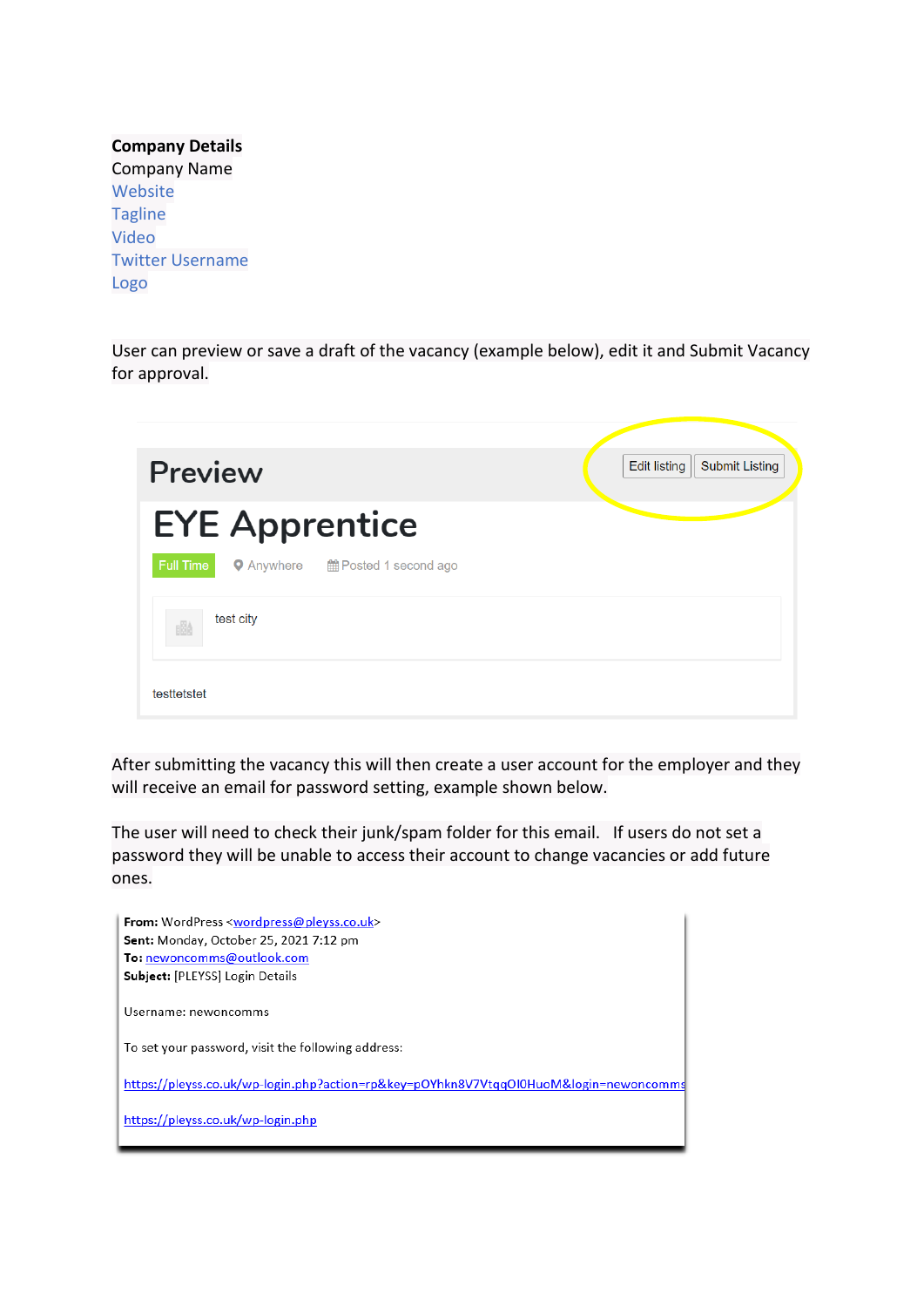After submitting the vacancy website admin (PLEYSS team) are notified and it is checked before been approved to go live on the vacancy portal.

## **Vacancy Dashboard**

Users can edit/amend their listings by logging into their vacancy dashboard (My account -[PLEYSS\)](https://pleyss.co.uk/my-account/).

Once logged in the user can manage their listings – options are edit, mark filled, duplicate or delete.

Currently listings stay live for 30 days.